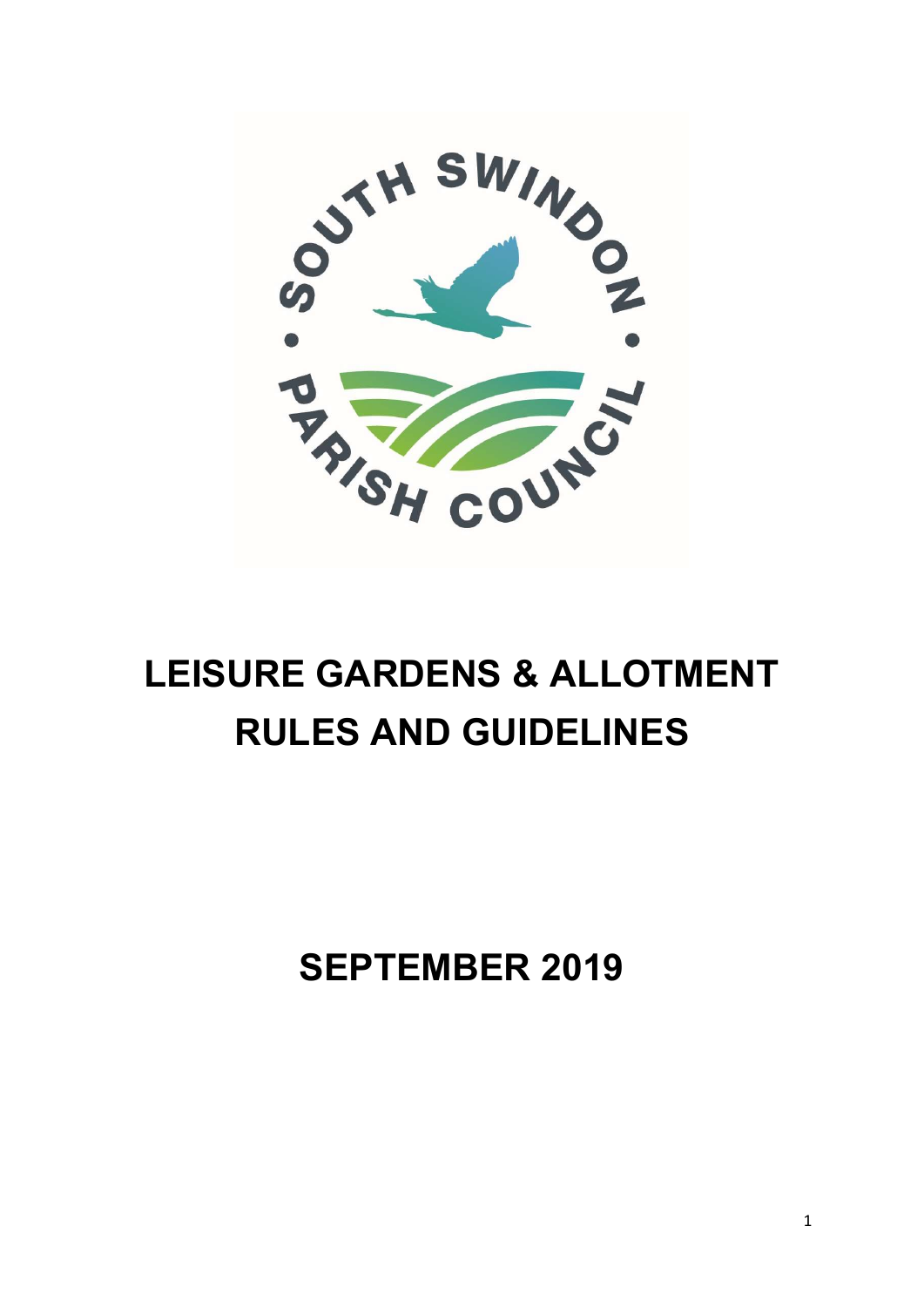| <b>Contents</b> |                                                   | Page |    |
|-----------------|---------------------------------------------------|------|----|
| 1.              | <b>Introduction</b>                               |      | 3  |
| 2.              | Registering on the waiting list                   |      | 3  |
| 3.              | <b>Priorities for offers</b>                      |      | 3  |
| 4.              | Allocation of tenancies and other allotment users |      | 3  |
| 5.              | <b>Tenancy preliminaries</b>                      |      | 4  |
| 6.              | <b>Rent and site keys</b>                         |      | 4  |
| 7.              | Use of your allotment                             |      | 4  |
| 8.              | <b>Cultivation and weed control</b>               |      | 5  |
| 9.              | <b>Trees and bushes</b>                           |      | 5  |
| 10.             | <b>Hedges</b>                                     |      | 6  |
| 11.             | Paths, haulage ways and boundaries                |      | 6  |
| 12.             | <b>Structures and fences</b>                      |      | 7  |
| 13.             | Water, bonfires and other restrictions            |      | 7  |
| 14.             | <b>Waste materials and pollutants</b>             |      | 8  |
| 15.             | Dogs, hens' bees, wildlife, ponds and bog gardens |      | 8  |
| 16.             | Plot use and storage                              |      | 9  |
| 17.             | Allotment inspections and notice procedures       |      | 10 |
| 18.             | <b>Observation of rules</b>                       |      | 11 |
| 19.             | Site safety, security and duty of care            |      | 11 |
| 20.             | Vandalism, theft and unauthorised persons         |      | 12 |
| 21.             | Vermin & pest control                             |      | 12 |
| 22.             | Plot numbering and public notices                 |      | 12 |
| 23.             | <b>Site representatives</b>                       |      | 12 |
| 24.             | <b>Change of address</b>                          |      | 12 |
| 25.             | <b>Terms and interpretation</b>                   |      | 13 |
| 26.             | The Parish Council's responsibilities             |      | 13 |
| 27.             | The complaints procedure                          |      | 13 |
| 28.             | <b>Tenancy termination</b>                        |      | 13 |
| 29.             | <b>Outgoing tenants</b>                           |      | 14 |
| 30.             | <b>General Data Protection Regulations</b>        |      | 14 |
| 31.             | <b>Annual Plot Holders Meeting</b>                |      | 14 |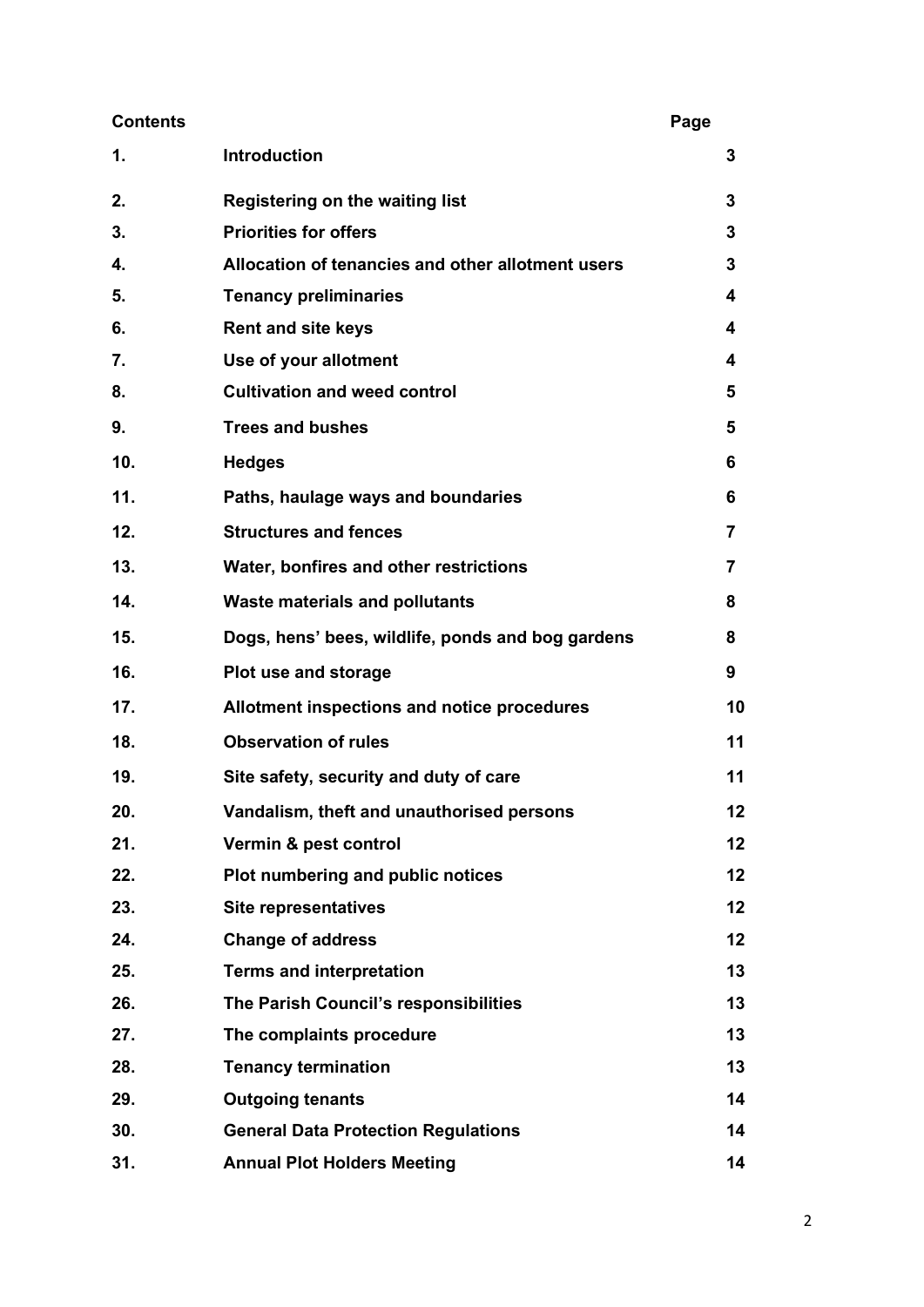## 1. Introduction

Allotment rules and regulations can be complicated. The following rules, information and guidelines are intended to assist tenants to know what can and can't be done on the allotments. Although reasonably comprehensive they do not purport to cover everything and every eventuality but provide an idea of what responsibility tenants have. They also provide information to help ensure that they do not cause a nuisance to their neighbours and others or break legislation.

By issuing these guidelines, the Parish Council will endeavour not to interfere unduly with the running of each allotment site but will hope that each tenant will work with their neighbours to help regulate behaviour and assist in the smooth running of the site.

These rules and guidelines are made pursuant to Allotment Acts 1908 to 1950 and apply to all South Swindon Parish Council allotment sites.

#### 2. Registering on the Waiting List

To register on the waiting list, applicants must complete and return an application form, which is available online by visiting the allotment page on the website or can be obtained by contacting the allotment administrator by email; allotments@southswindon-pc.gov.uk on person or by writing to South Swindon Parish Council. South Swindon Parish Office, Gladstone Street, Swindon. SN1 2AU or by telephone on 01793 312006.

Applicants may register on one or more of the waiting lists. A full list of sites and their locations are available on our website www.southswindon-pc.gov.uk/services/allotments

## 3. Priorities for Offers

- 3.1 Tenancies for allotment plots will be offered in the following order of priority:
	- New applicants living within the Parish
	- Second plot applicants living within the Parish
	- New applicants living outside the Parish boundary
	- Second plot applicants living outside the Parish boundary
- 3.2 The tenant conditions are that prospective tenants are:
	- Individuals (applications for the benefit of companies, associations or other organisations must therefore be made on their behalf by a named person, who would be responsible throughout the tenancy.
	- Over 18
	- Residents of Swindon
	- South Swindon Parish Council reserve the right to withdraw any person from the waiting list that we believe may be unsuitable tenants.
- 3.3 If a person named on the tenancy agreement dies, the plot will be offered to an immediate family member provided that the allotment is in a reasonable condition and last tenant has complied with the rules. The family member wishing to take on the plot must make the request to take on the plot as soon as possible. The Parish Councils decision as to whom we offer the tenancy is final.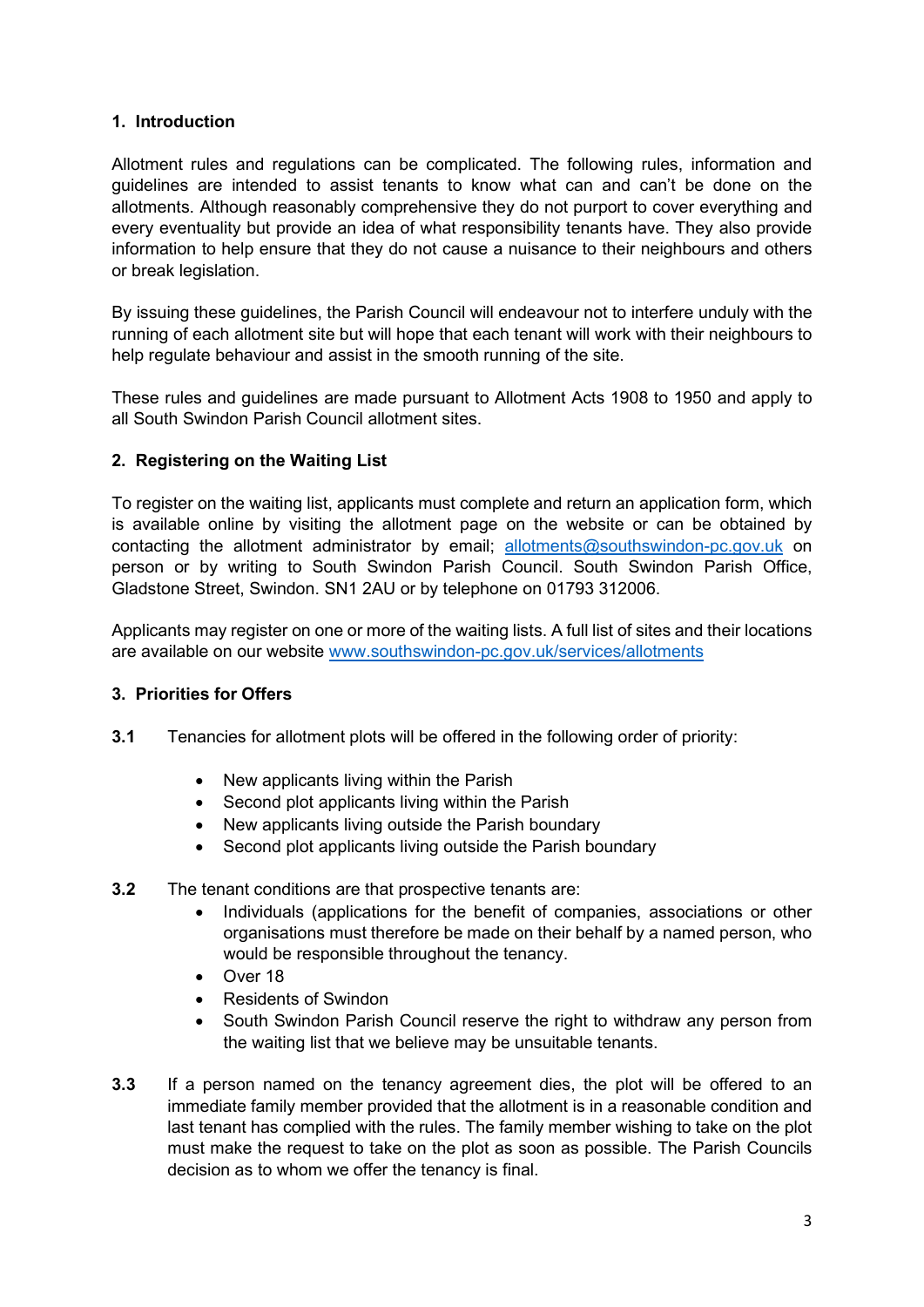## 4. Allocation of Tenancies and Other Allotment Users

- 4.1 All new tenancies shall be allocated by us in accordance with the waiting list procedure.
- 4.2 Family members have limited priority to take on allotments if the tenant dies. (3.3)
- 4.3 You may allow other people to come on to the allotment site and/or help you cultivate your allotment. But, you must not:
	- Assign your tenancy
	- Sub-let or otherwise part with possession of or pass on your allotment (or any part of it) to anyone else.
	- In any way, charge others for permission to use your allotment (or any part of it)
- 4.4 You are responsible for the conduct and activities of anybody you allow on the allotment site in accordance to paragraph 4.3.
- 4.5 Tenants and visitors must act responsibly when on an allotment and not cause a nuisance to residents or other plot holders. Allotments are not suitable for large private gatherings of 12 people or more. The playing of amplified music is forbidden.
- 4.6 Only allotment tenants, guests of allotment tenants and council operatives are allowed on the allotments. The public should not be accessing the allotments unless invited by a tenant or by the council.
- 4.7 In exceptional circumstances, for projects that have a community benefit, we may allow sub-letting of certain allotments. Such arrangements must be made with the Parish Council in advance.

## 5. Tenancy Preliminaries

- 5.1 The tenancy of your allotment carries on indefinitely, rather than a fixed term. In legal terms, it is a yearly tenancy and continues running year by year from 1<sup>st</sup> October to 30<sup>th</sup> September or until it ends in accordance with section 17 and section 30.
- 5.2 It is not practicable for us to provide a plan identifying the precise boundaries of each allotment we let. Any dispute regarding boundaries should be referred to the Parish Office and any decision we make will be final.
- 5.3 Any unsafe structure that is left by previous tenants will be removed if they are deemed unsafe. Any structure that remains on the allotment plot becomes the responsibility of the new tenant; it will be their responsibility to maintain the structure in good repair.

## 6. Rent and Site Keys

- 6.1 The rent year runs from the 1st October to the 30th September. A tenant may voluntarily relinquish their allotment at any time, or have their tenancy terminated for breach of the tenancy agreement before year end but no rebate will be payable.
- 6.2 The tenant must pay the invoiced rent within 40 days of the due date and at the time of invoicing may, if qualified, claim any special discounts the Parish Council offers.
- 6.3 The Parish Council give parishioners a discount to their allotment rents with a further concessionary discount available to any tenant over the age of 65. Evidence must be provided to the Parish office before this discount can be applied. The non-parishioner rent is based on the previous Swindon Borough Council charges.
- 6.4 Rent may be increased at any time provided the Parish Council takes reasonable steps to give twelve months' notice by way of signs on notice boards and gates, or by newsletters etc. Failure to give notice to any individual tenant will not invalidate the tenant's rent increase.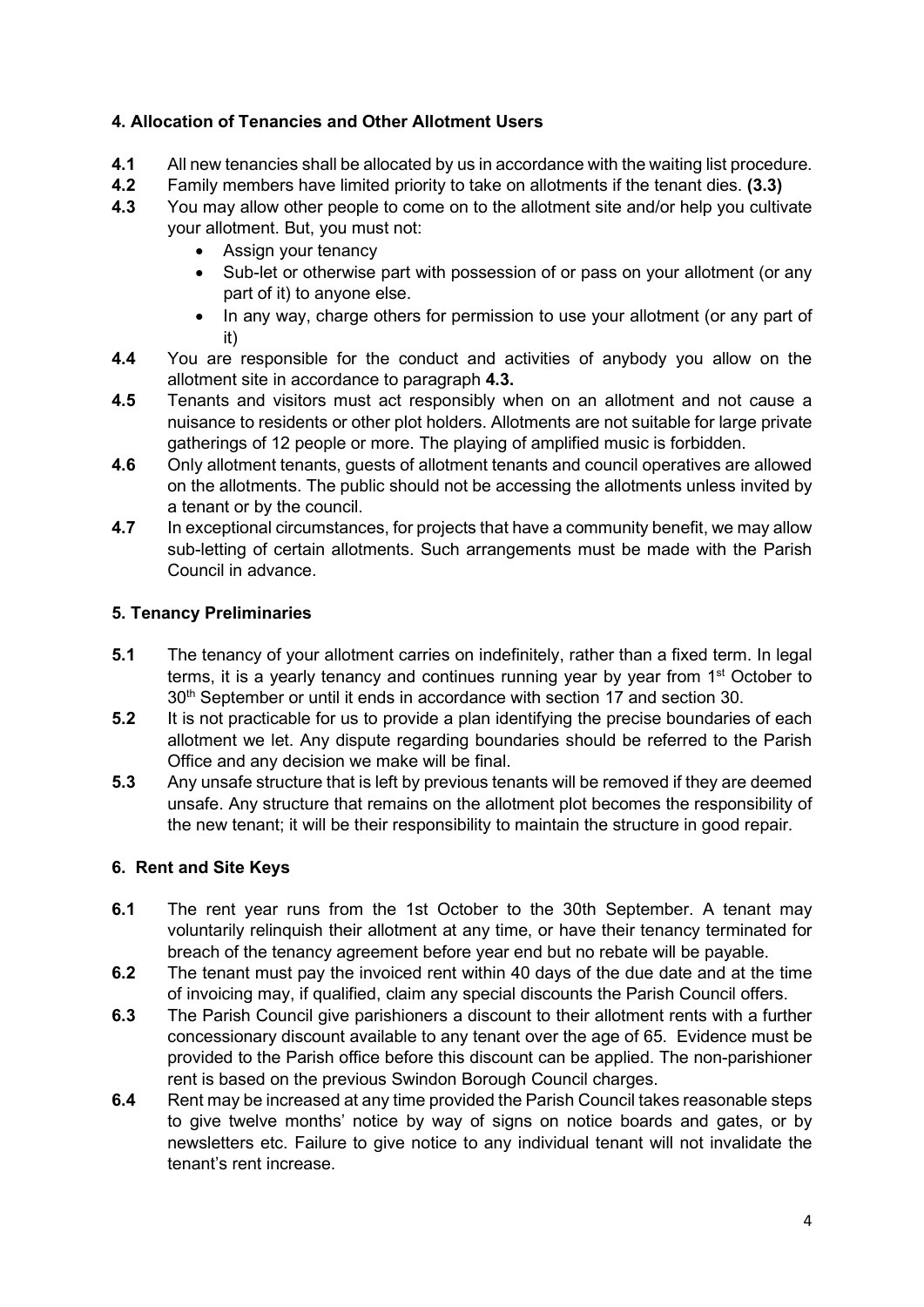- 6.5 Site keys will be issued at the beginning of the tenancy at the current rate for the refundable deposit, replacement keys will also be charged at the same rate.
- 6.6 Key costs can be increased at any time to cover the cost to the Parish Council, any increase will be displayed on the site noticeboard.

## 7. Use of Your Allotment

- 7.1 You must use your allotment wholly or mainly to produce flowers, fruit and vegetables for you and your family or household.
- 7.2 You must not use the allotment for trade or business.
- 7.3 You must cultivate your allotment and maintain it in a reasonable condition, with weeds kept under control and respecting the rights and safety of all allotment users. You must comply with the requirements of section 8 to section 16.
- 7.4 Please close all the gates when entering or leaving the site. When taking a vehicle onto the site, please drive at a speed appropriate to the site conditions and with due concern for the safety of other users on the allotment site. Motor vehicles may not be parked overnight or deposited on the allotment. Caravans and live-in vehicles are not permitted on any allotment land.
- 7.5 The erection of tents and other temporary structures, as well as overnight camping, is not allowed on allotment land.

## 8. Cultivation, Leaving a Section Fallow and Weed Control

- 8.1 The cultivated area is defined as the area that is cultivated for herb, flowers, vegetable or fruit crops. Cultivation requires the tenant to regularly dig, mulch, or prune and weed 75% of the plot as well as the growing of green manures. Compost bins, polycarbonate greenhouses, water butts, poly-tunnels and fruit cages are also included within the cultivated area.
- 8.2 Allotments must be kept clean and maintained in a good state of cultivation (minimum 75% in cultivation) and fertility throughout the year. An area that is annually cleared of weeds yet remains uncropped or unplanted during any one year will be considered as uncultivated. The whole plot, including any uncultivated/leisure areas, must be kept tidy, safe and free from flowering weeds.
- 8.3 Only 25% of the section can be left fallow and no more than the 25% fallow section should be covered in any one year, there must also be evidence basic maintenance and should not cause nuisance to the neighbouring plot holders. You must inform the Parish Council if you intend to leave a section fallow, any section not reported will be classed as uncultivated.
- 8.3 Allotments that have areas that are unsuitable for production such as heavily shaded areas, excessively sloping land or impoverished soils - may be allowed extended lawn and wildflower conservation areas. Extended grass areas must be agreed in writing with the Parish Council.
- 8.4 It is the tenant's responsibility to keep the plot free of weeds that cause a nuisance to adjoining tenants. Where on inspection or as the result of complaints, a plot with weeds is identified the tenant will be sent a letter giving four weeks' notice to rectify the nuisance. A further inspection will be carried out up to 8 weeks after the notice period has expired and if there are no improvements in cultivation a notice of termination will be sent.
- 8.5 Invasive plants such as bamboo, all types of willow and fast-growing conifers (including Christmas trees) should not be planted as these can be invasive. If invasive plants are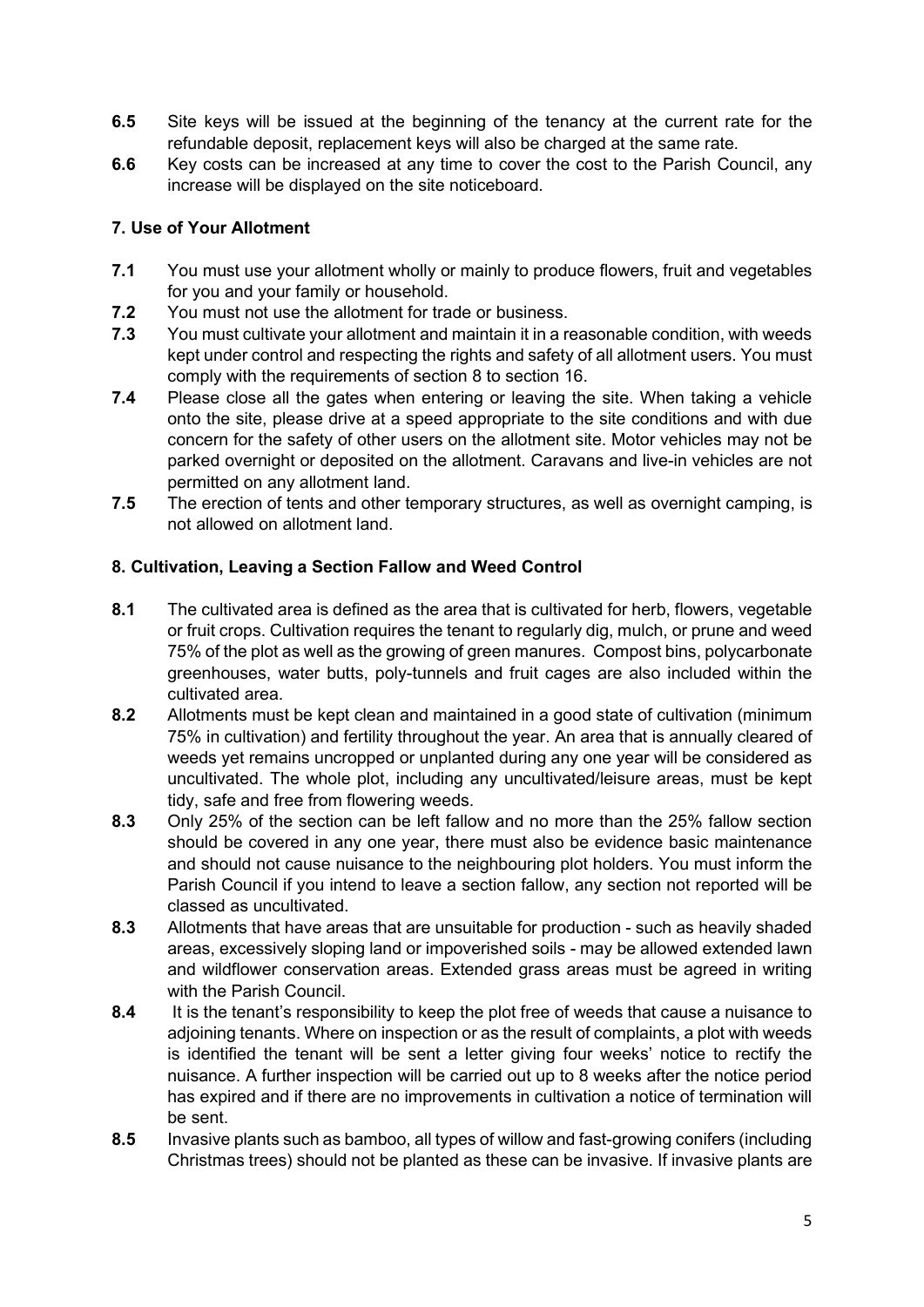not removed by the tenant, then the tenancy may be terminated, and plants removed at the tenant's cost.

- 8.6 The Parish Council encourages all tenants to restrict their use of chemicals on allotments but if chemicals are used, they should not stray or seep on to neighbouring plots. Wherever possible, tenants should advise their neighbours before chemical controls are used. The Parish Council will be exercising a total ban on all glyphosate based chemical weed killers by 2022 and reserves the right to prohibit the use of specific chemicals now or in the near future based on information at the time. Only breathable membrane can be used as weed control on allotments. The Parish Council now forbid the use of carpeting to be used on any part the allotment site. Please refer to the SSPC Guidelines for Weed Control.
- 8.7 Any plots that are not being cultivated to the Parish Council standards will receive an Improvement Notice when the quarterly plot inspections have taken place. Please read section 17 on Plot Inspection's and what to do if you receive a Notice.

## 9. Trees and Bushes

- 9.1 To prevent encroachment and overshadowing of neighbouring plots, tenants should not plant trees and bushes over the height of 2.5 metres (or 8 feet) or allow any tree or bush to grow above 2.5 metres (or 8 feet). Tenants must not, without the consent of the Parish Council, cut or prune trees outside of their own allotment including any that are growing through perimeter fencing, or allow self-seeded trees to grow on their allotment.
- 9.2 Dwarf fruit trees are permitted and are included within the 75% of cultivated area. Where fruit trees are planted tenants are encouraged to plant productive crops beneath the trees to reduce the amount of uncultivated land on their plot.
- 9.3 Tenants should not allow their fruit trees to grow above 2.5 metres and may be required to prune trees to an acceptable height. Where trees are not pruned back to an acceptable height then the Parish Council reserves the right to prune back trees and charge the cost to the tenant.
- 9.4 All fruit trees should be selected to avoid breaching the height rule, with trees being selected to grow to around 2 metres but no higher than the absolute height of 2.5 metres. Trees should be grown on dwarfing or semi dwarfing rootstocks and pruned so as not to exceed 2.5 metres in height to prevent causing a nuisance to neighbouring tenants.
- 9.5 The Parish Council may enter any plot, with or without the consent of the tenant, to remove oversized trees and plants as well as cut down excessive growth and will require the tenant to pay for such clearance and may also issue the tenant with notice to quit.
- 9.6 Trees should not be cut back during the bird nesting season, which runs from the  $1<sup>st</sup>$ March - 1st September.

## 10. Hedges

- 10.1 Tenants are responsible for maintaining any hedge or pathway on or abutting their plot. They should be kept to a height of around 2 metres with an absolute maximum height of 2.5 metres (8 feet). Hedge sides should be trimmed at least once per year so as not to obstruct pedestrian or vehicular access.
- **10.2** Hedges should not be cut back during the bird nesting season, which runs from the  $1<sup>st</sup>$ March - 1st September.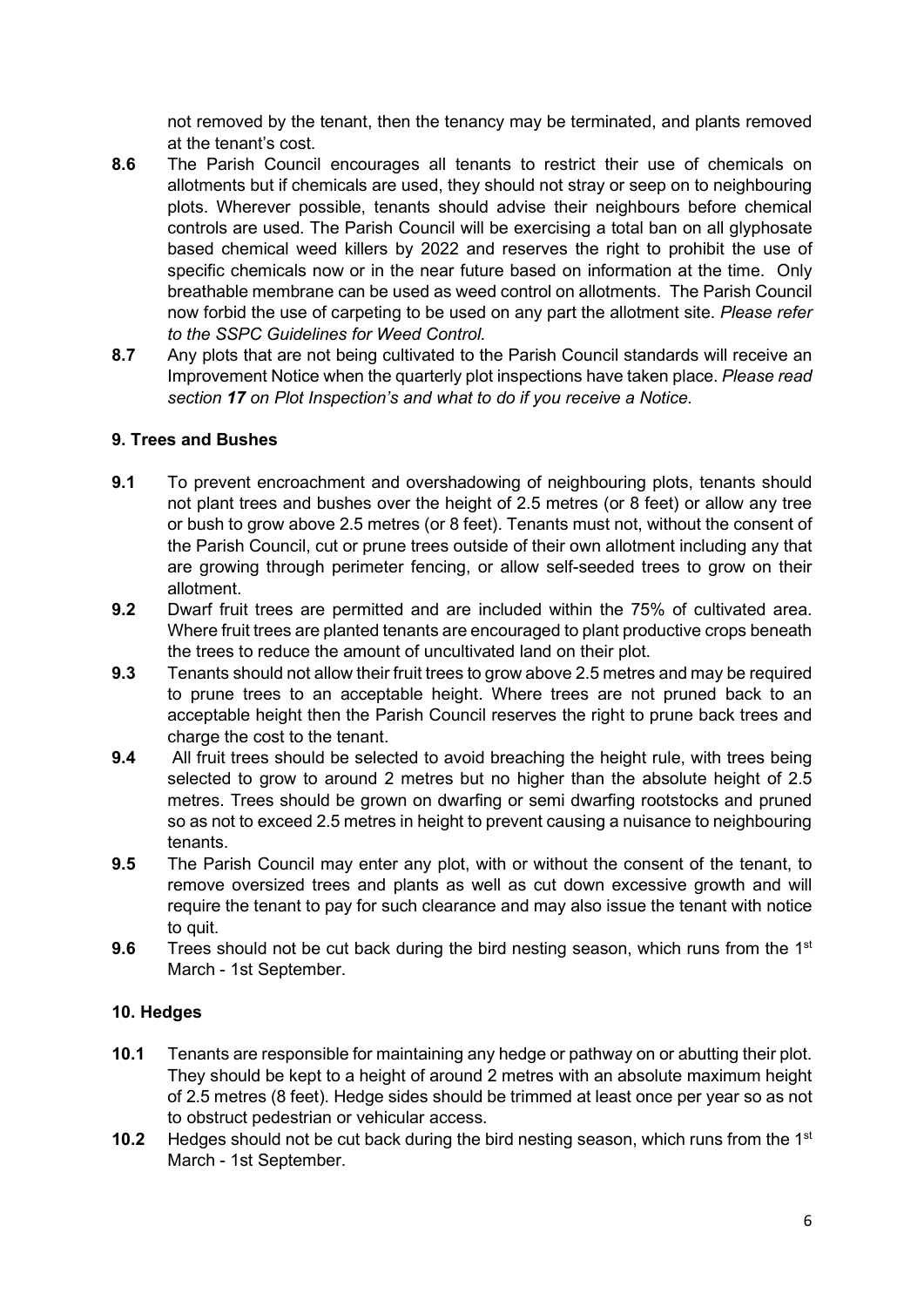10.3 No fast- growing conifers or invasive screening plants such as bamboo or willow may be planted as hedging on allotment land.

## 11. Paths and Haulage Ways and Boundaries

- 11.1 You must allow access through your allotment to other tenants where that is their only reasonable means of access to get to their allotment.
- 11.2 Shared paths where plots are split, the tenant with the front plot must maintain a straight path to the rear plot that can easily accommodate a wheelbarrow. Paths within allotments must be kept free from flowering weeds and long overgrown grass by the tenant of the plot. It is a good rule of thumb not to let the grass on paths grow to more than six inches and keep all pathways clear of tripping hazards.
- 11.3 As a guide, a single main path of about 1 metre, as well as narrow internal paths being spurs from the main path and about 0.50 metre - will also be included within the cultivated area. Wider paths may be necessary on steeply sloping plots or where raised beds require wider access. Plots that are adjacent to boundary fences/hedges must leave a 2-metre access pathway for maintenance.
- 11.4 If the tenant with a front plot wishes to change an access path or any means of access, this must be agreed with the tenant on the rear plot.
- 11.5 Excessively wide paths shall be included within the 25% uncultivated area.
- 11.6 Where car parking or vehicle access is permitted on an allotment site, the tenant must ensure that all haulage ways have free access for other users. Parking on the verges of other allotment plots is prohibited, use the car park spaces provided or park on your own plot. This will be included in the 25% of un-cultivated area.
- 11.7 Haulage ways must not be obstructed or parked on by vehicles. Haulage ways may be parked upon for loading and unloading only. Vehicles which frequently and persistently block haulage ways may be barred from allotment sites.
- 11.8 You must not:
	- Use barbed wire at all.
	- Enclose your allotment to such an extent that it is inaccessible for inspection by officers of the Parish Council.

## 12. Structures and Fences

- 12.1 Sheds and sided structures will be included within the 25% area allowed for noncultivation. Poly-tunnels, polycarbonate greenhouses and fruit cages will be included within the cultivated area.
- 12.2 Structures must be placed at an appropriate edge of the allotment and in such a way as neither to interfere with boundaries or access nor cause nuisance or annoyance to other users of the allotment tenants or occupiers of neighbouring premises. Any structure must be at least two metres away from the rear boundary.
- 12.3 Any structure on the allotment must be temporary and maintained in a safe condition with an appropriate external appearance and condition. If the Parish Council is not satisfied with the state of the structure the tenant must either repair, it to the Parish Council 's satisfaction or remove the structure within one month of instruction to do so. If the structure is not removed, the Parish Council may remove it and charge the tenant the full cost of removal and disposal.
- 12.4 Tenants may put up one shed and no more than two greenhouses (including polytunnels) on their plot. Glasshouses and poly-tunnels should cover no more than 20% of the allotment. Permission from the Parish Council is required for erecting a shed and polytunnels, with tunnel size and layout to be agreed. Please refer to the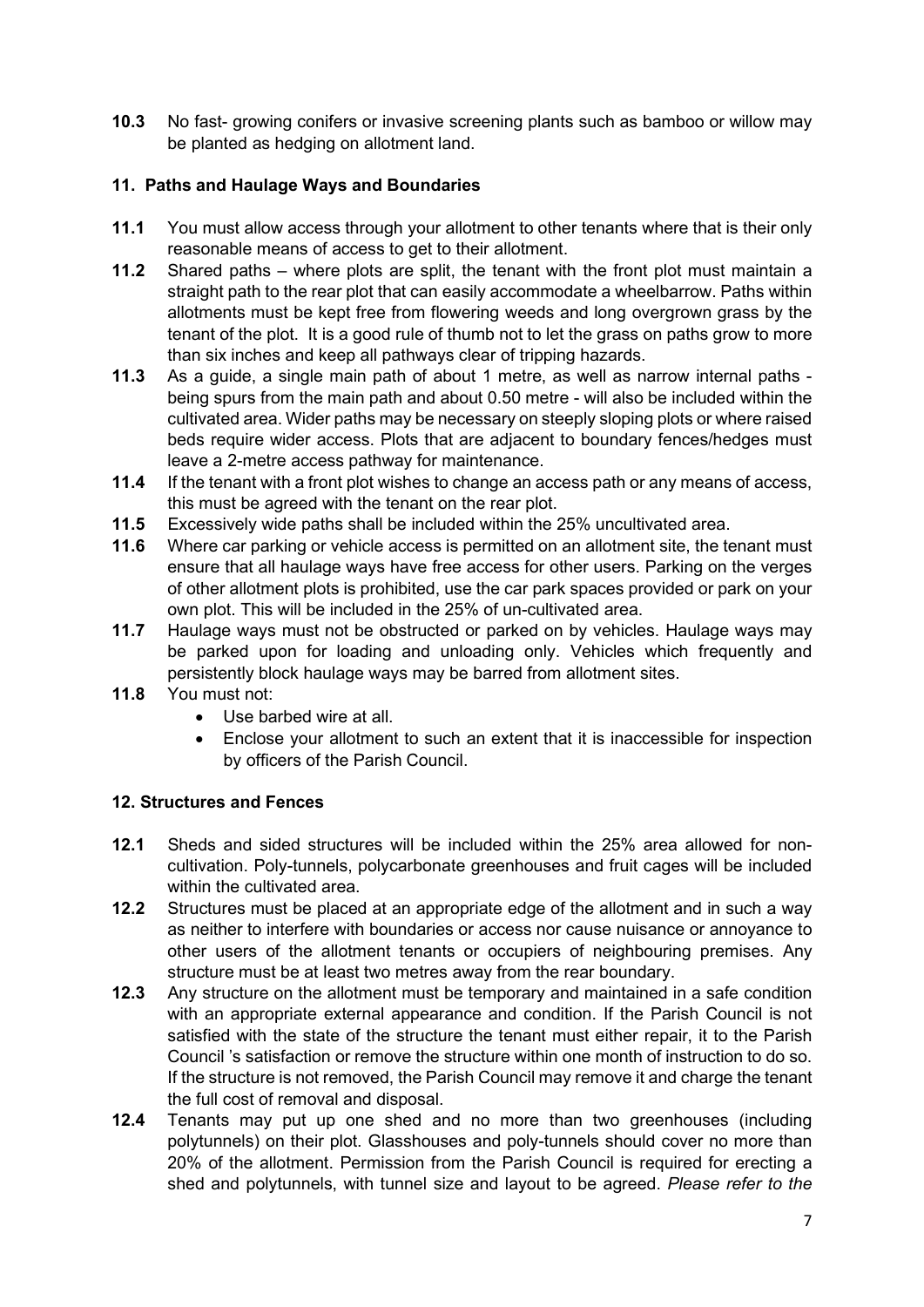SSPC Guidelines for Sheds & Structures for the application form. No shed, poly-tunnel or glasshouse should exceed 2.5 metres in height. Structures should be positioned to ensure they do not throw shadow on to neighbouring plots nor obstruct paths especially when doors are open.

- 12.5 All structures must be kept within the boundary of the allotment and must not be constructed over underground utilities (e.g. water supply pipes). All structures must be removed before the end of the expiration of the tenancy.
- 12.6 Where a tenant agrees with the outgoing tenant to take on a plot with a structure then the new tenant is responsible for the structure being maintained in a safe condition.
- 12.7 Any structures erected on the allotment shall not be made from hazardous materials (e.g. asbestos) and tenants are asked that the colour is in keeping with the natural environment.
- 12.8 The maximum size of a shed is 2.5 metres long x 2 metres wide x 2.5 metres high, (8 feet x 6 feet x 8 feet).
- 12.9 All structures must be adequately secured to the ground to prevent uplift with sheds and polycarbonate greenhouses requiring a footing on slabs bedded on sand.
- 12.10 Solid fences adjacent to neighbours' plots should not exceed 1 metre in height and wire and trellis fences should not exceed 1.5 metres in height. Permission must be sought before erecting any fencing.
- 12.11 Tenants should not attach or hang any materials to any Parish Council fencing. In the event of any resulting damage the tenant will be required to pay for any repairs or replacements.
- 12.12 Water capture equipment should be attached to all structures where possible.

## 13. Water, Bonfires and Other Restrictions

- 13.1 Water should always be used wisely. Sprinklers and hosepipes are prohibited. Tenants should not use any form of unattended mains connected irrigation – such as open hose or seep hose irrigation. No tenant should use excessive quantities of water or monopolise the water supply to the detriment of fellow tenants.
- 13.2 Mains water will be available generally from 1st March to 31st October. Water supply is subject to seasonal restrictions and the Parish Council will abide by hosepipe bans and troughs should be used for watering allotments only and no other use.
- 13.3 Bonfires are permitted for the burning of untreated or unpainted woody waste. The burning of any other materials – such as plastics, tyres, carpet, MDF, laminated wood – is strictly prohibited as they emit toxic fumes.
- 13.4 The use of accelerants such as petrol, paraffin etc is strictly prohibited.
- 13.5 All open fires should be contained within an incinerator barrel; however, small contained fires will be permitted for barbequing.
- 13.6 Tenants are reminded that smoke from a bonfire could be a nuisance to neighbours by interfering with the use and enjoyment of their garden or property, or the smoke could affect the comfort or quality of life of the public. Such nuisance could result in action under the Environment Protection Act 1990. Tenants who light a fire within 50feet (15.24 metres) of the centre of a highway may also be guilty of an offence under the Highways Act 1980 so tenants should always take care if there is a need to light a bonfire.
- 13.7 Bonfires are not permitted before 6pm, fires must always be attended until all material has burnt and the fire extinguished. Fires must be kept to a manageable size to ensure safe burning and a minimum of smoke production. Unsafe fires or those producing excessive smoke may lead to prosecution and the tenant may be issued with notice to quit.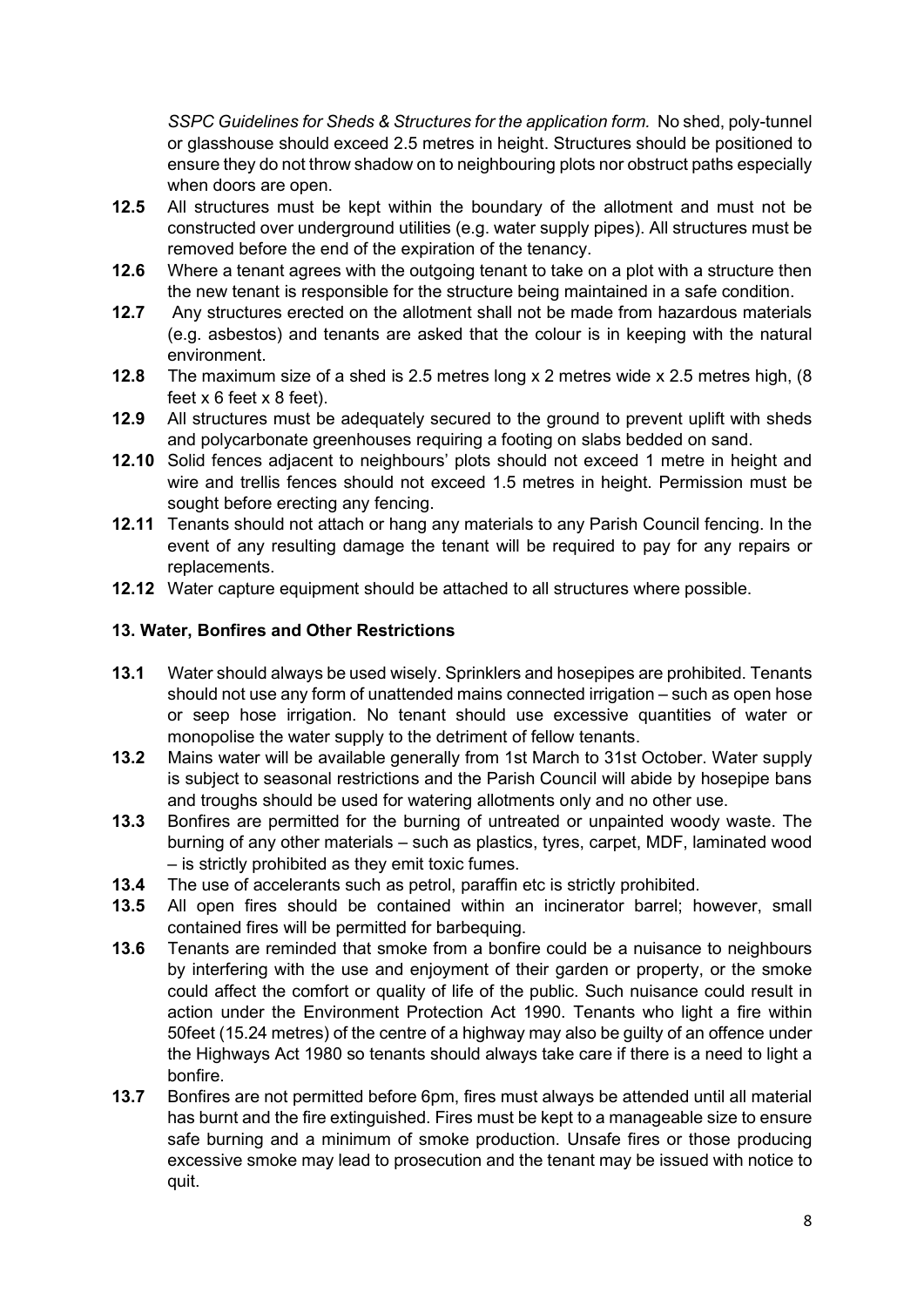- 13.8 The Parish Council can, if necessary, prohibit bonfires on a specific plot and/or group of plots.
- 13.9 Before lighting a bonfire, ensure that no hedgehogs or other wildlife are present in the pile of material to be burnt.
- 13.10 Tenants may not remove any mineral, sand, gravel, earth or clay from the allotment gardens without the written permission from the Parish Council.

#### 14. Waste Materials and Pollutants

- 14.1 In addition to allotment rules, waste regulations apply to materials brought on site by tenants. New tenants should immediately advise the Parish Council if they find that toxic waste that may have been left on their plot by the previous tenant.
- 14.2 Waste from external sources, including green waste, should not be deposited on the allotment or any other part of the site as this may result in possible prosecution and notice to quit.
- 14.3 Tenants should not bring on site and use polluting materials such as tyres, asbestos and glass as this can be considered as illegal disposal of waste and could result in immediate notification and referral for prosecution. The bringing on site and use of rubble and hardcore for paths and other forms of construction is also prohibited. Generally, all items brought onto the plot should assist with crop production.
- 14.4 Tenants should not construct any structure on a hard surface. The creation of concrete pad footings for sheds or green houses, or concrete pads for paving, or any solid brick and cement structures are prohibited.
- 14.5 The use of glass bottles for any form of construction or raised bed is forbidden and could result in notice to quit.
- 14.6 All non-diseased vegetative matter should be composted and used on the tenant's allotment. Diseased plants and perennial weeds can be burned in a domestic incinerator on the tenant's plot.
- 14.7 In the event that a tenant is put on notice for excessive materials such as timber, metal, carpet or tyres being left on their plot, and if the tenant does not clear such materials, then the Parish Council reserves the right to clear such materials and reclaim the costs from the tenant.
- 14.8 If tenants witness someone illegally fly tipping rubbish onto allotment land, they should immediately contact the Police.
- 14.9 Tyres and carpet can no longer be brought onto the allotment any existing tyres and carpeting that remain on plots must be removed and disposed of when the tenancy is surrendered. Any carpet that is already on plots may remain if they are natural woven carpets, they must be regularly moved, any overgrown and unmanaged carpet will be in breach of the rules.

## 15. Dogs, Hens, Bees, Wildlife, Ponds and Bog Gardens

- 15.1 Dogs must not be brought onto allotments or any part of the site unless they are always kept on a short lead or otherwise restrained. Tenants who fail to keep dogs on leads or remove any fouling or allow their dog to become a nuisance to others may be barred from bringing their dogs to allotment sites and depending on the circumstances may receive notice to quit.
- 15.2 The burial of any pets or animals on any allotment land is strictly forbidden and will result in the tenant receiving notice to quit.
- 15.3 Cockerels are not allowed to be kept on an allotment. Any tenant that wishes to keep hens on their allotment must advise the Parish Council in writing and will be required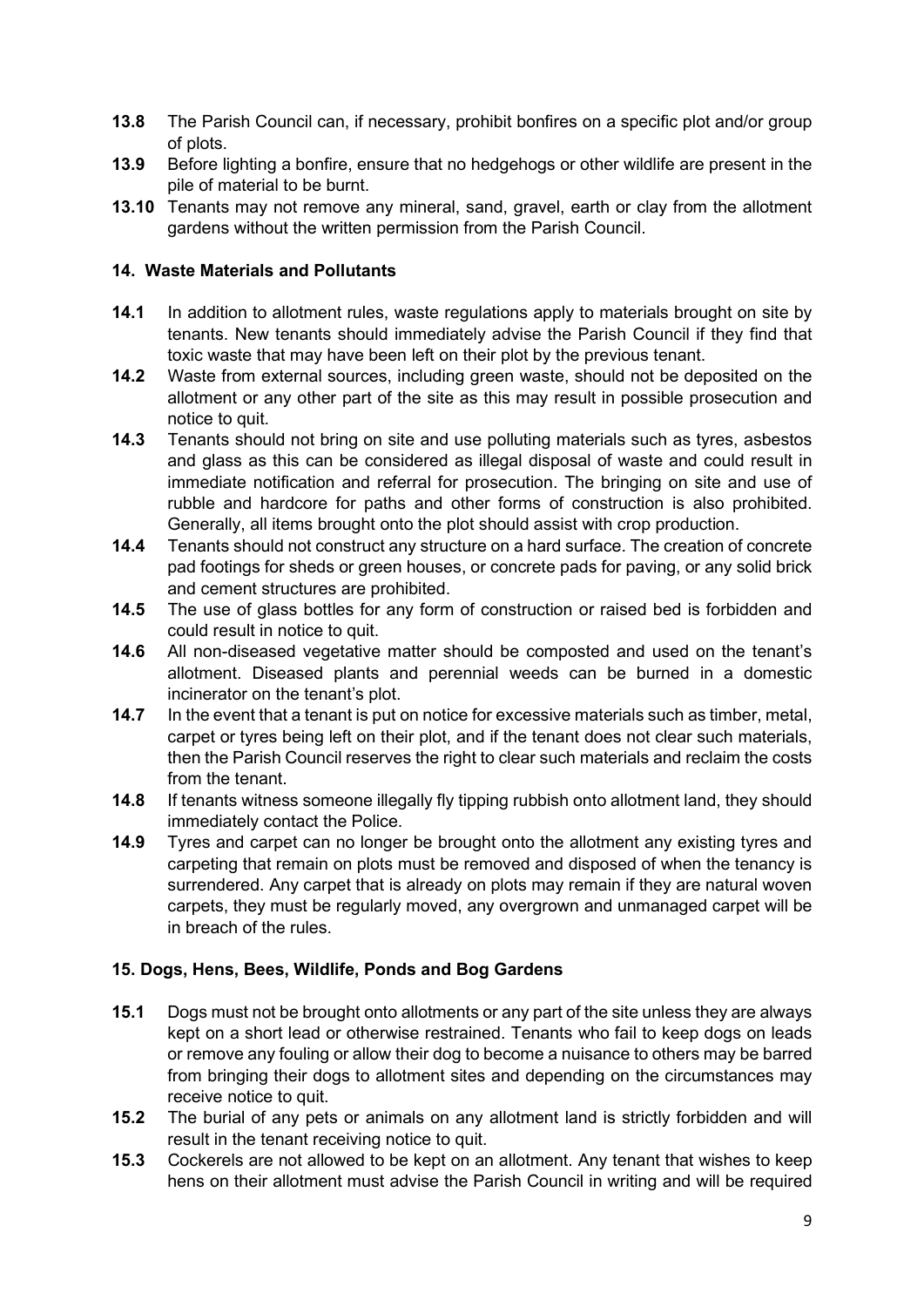to complete the SSPC Guidelines for Sheds & Structures and adhere to the SSPC Guidelines for Keeping Hens on your plot and sign the Allotment Hen Agreement Form.

- 15.4 The hens must be checked at least once a day, they must have adequate housing, diet and water.
- 15.5 Any tenant that wishes to keep bees on the allotment must advise the Parish Council in writing and will be required to complete the SSPC Guidelines for Sheds & Structures and adhere to the SSPC Guidelines for Bees on your Plot.
- 15.6 Prior to keeping bees on the plot, the tenant must register with the bee-keepers association and must be covered by third-party insurance. Membership and insurance must be maintained whilst keeping bees on the allotment, a copy should be submitted to the Parish Office to be kept on file.
- 15.7 The beekeeper must have completed the BBKA Basic Assessment and must present his or her certificate before receiving permission to keep bees on the allotment within seven days if asked to do so.
- 15.8 The beekeeper will ensure that a reliable daytime contact number for him or herself or a person competent at dealing with bees is displayed on the plot boundary.
- 15.9 Allotment plots next to roads, public footpaths or cycleways are not suitable for the placement of beehives.
- 15.10 The tenant must comply with any restrictions or regulations imposed by the Department for Environment, Food and Rural Affairs (DEFRA).
- 15.11 Allotment sites may contain wildlife that is protected by law. For more detailed information on protected wildlife, please contact the government's wildlife agency www.environmentlaw.org.uk
- 15.12 All wild birds and their nests and eggs are legally protected; it is an offence to kill them or deliberately destroy or disturb their nests or eggs.
- 15.13 All native British reptiles are legally protected against deliberate killing or collection. Native British amphibians have some legal protection. The common frog, common toad and smooth newt are prevented from being offered for sale, the rarer great crested newt has a higher level of protection, it is an offence to intentionally kill, disturb or destroy the habitat of this species.
- 15.14 It is an offence to deliberately kill or injure hedgehogs
- 15.15 Ponds attract beneficial wildlife and are therefore permitted on plots with prior written agreement from the Allotment Office.
- 15.16 The maximum permitted size of a pond is 1.5m at its widest point with a maximum depth of 50cm. Ponds must be covered with wire mesh to reduce the risk of accidents and warning signs must be prominently displayed.
- 15.17. Bog gardens should be no more than 2m at their widest point and must not show standing water.
- 15.18 You may be required to remove any pond or bog garden when vacating your plot and reinstate the ground to its original height. Please consult with the Allotments Officer, as to whether this is required, as it may be detrimental to local wildlife to do so.

## 16. Plot Use and Storage

- 16.1 The allotment is rented to the tenant for the purpose of cultivation of herb, flowers, vegetable or fruit crops.
- 16.2 Tenants must use their allotment and any structures on it for their own personal use and must not carry out any business or sell produce from it. Tenants should never use the allotment as a place of residence and/or sleep overnight.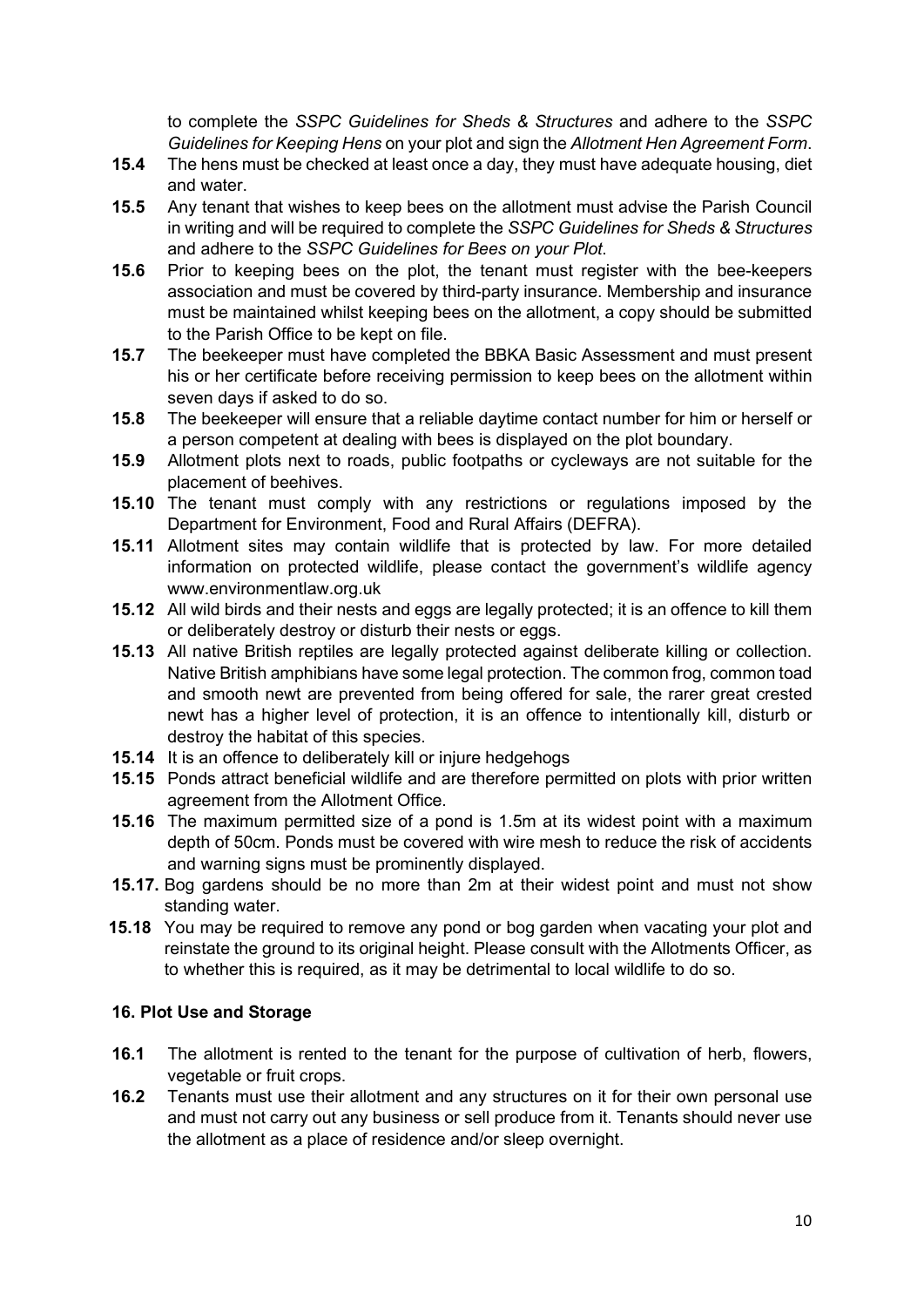- 16.3 Only materials for use on the plot may be stored there, such as beanpoles, cloches, pots and netting for seasonal use. Construction materials, paving and timber for infrastructure work must be used within six months.
- 16.4 Quantities in excess of the above would be unacceptable and the tenant may be ordered to remove them. Failure to do so will likely result in the materials being removed by the Parish Council and the tenant charged with the costs. The Parish Council may also terminate the tenancy.

#### 17. Allotment Inspections and Notice Procedures

17.1 There are four plots inspections annually. Inspection dates will be posted on the noticeboards. Within the first three months of tenancy the plot is expected to be under 25% cultivation, within 6 months 50% of the plot should be cultivated and by 12 months the plot should be at least 75% cultivated.

Cultivation: The inspectors are looking to see if most of the plot is being cultivated and cropped If there are large areas towards the front or the rear of the plot that remain unworked, this will likely lead to the tenant receiving a cultivation improvement notice. Please refer to section 8 on Cultivation and Weed Control.

Weed growth: Where there are large areas of weeds, a weed improvement notice will be issued. Attention will be paid to seeding weed plants within beds. They will look at uncontrolled areas of perennial weeds such as brambles, nettles and unmanaged grass. During the summer months, most of the plot should be used for growing crops, plots covered in plastic will be liable for notice, as may a plot given over mainly to cut grass. During the autumn and winter months, the inspectors will be looking to see whether the plots that became weedy in late summer, are being cleared and improved. If you are using the winter months to improve your plot by clearing waste and improving cultivation, this will be considered. Please refer to section 8 on Cultivation and Weed Control.

Waste and rubbish: The level of waste will be assessed on the plot, in particular, new waste materials that have been bought onto the site. As the Parish Council does not remove waste materials from allotments, the tenant is expected to keep the materials they bring onto their plot to a minimum. Please refer to section 14 for materials that are not permitted on the allotment site.

Structures: All structures on allotments must be temporary and maintained in a safe order. If the Parish Council is not satisfied with the safe state of the structure the tenant must repair it to the satisfaction of the Parish Office or remove and dispose of it one month of instruction to do so.

## 17.2. Improvement Notices

If there is an issue highlighted during the plot inspection, an improvement notice is sent to the tenant outlining what needs resolving and giving the tenant a minimum of 28 days before there is a re-inspection. The re-inspection may be carried out after 28 days. Any Improvement notice relating to cultivation or weed infestation will remain active for three months after it is issued, however it will remain on the tenancy notes for 12 months. Notices for waste on a plot or any other non-cultivated related issue, will remain active until the issue is addressed.

If on re-inspection, the issue has been addressed, no further action will be required. If the officer finds the issue has not been resolved, a second improvement notice is issued and a further 28 days to bring the plot up to the required acceptable standard. If there is no improvement a Notice to Quit will be issued, giving the tenant 1 weeks' notice to clear the plot of any personal possessions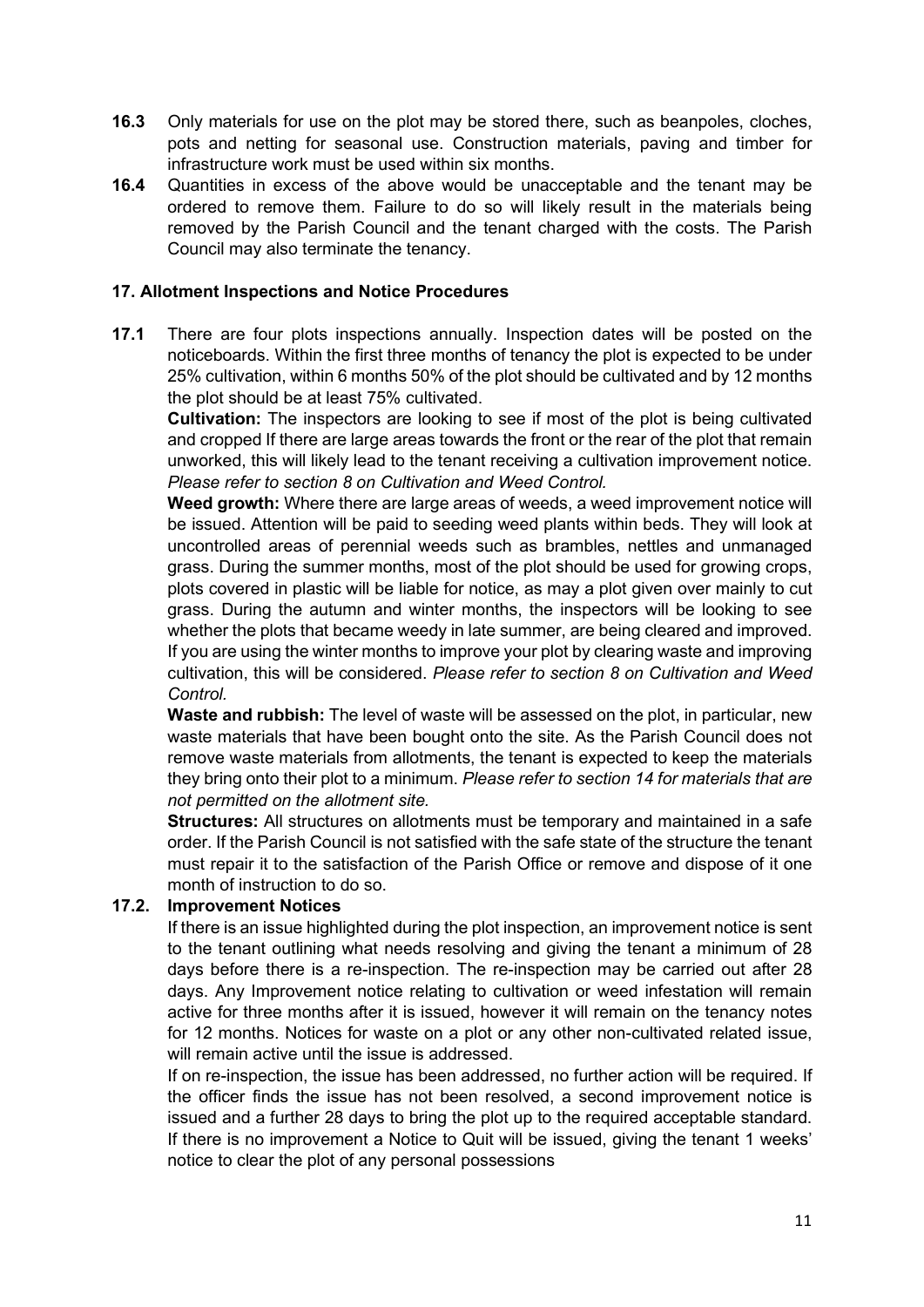#### 17.3 What action to take when you have received an Improvement Notice

You need to inform the Parish Office of your situation, preferably by email or by using the contact us form on the website, well in advance of the expiry date on the notice. In exceptional circumstances, such as a medical condition or family bereavement, the tenant may be allowed extra time to resolve the issues. Any issues of concern should be reported to the Parish Council where an appropriate decision will be taken. The decision of the Parish Council is final.

#### 18. Observance of Rules

- 18.1 Tenants must observe and comply with current rules, regulations and policies and those which the Parish Council may make at any time in the future (e.g. statutory law changes, local restrictions - such as bonfire restrictions, policy changes etc.)
- 18.2 Changes will be posted online on the Parish Council's website www.southswindonpc.gov.uk, and may be displayed either on notice boards, gates and/or sent with rent invoices/new tenancy agreements etc. Failure to observe rules may lead to tenants being given notice to quit. In certain extreme instances a breach of site rules may lead to the immediate termination of tenancy.
- 18.3 Tenants must comply with any reasonable or legitimate directions given by an authorised officer in relation to an allotment or site.
- 18.4 Tenants must observe and perform all conditions and covenants contained in the lease (if any) under which the Parish Council hold the allotment land.
- 18.5 Any officer of the Parish Council shall be entitled at any time to enter and inspect allotment plots.

#### 19. Site Safety, Security and Duty of Care

- 19.1 Tenants must not discriminate against, harass, bully or victimise any other person on the grounds of race, colour, ethnic or national origin, social origin, language, religion, political or other opinion, belief, gender, marital status, age, sexual orientation, sexuality, medical condition, disability, or if they are disadvantaged by any condition.
- 19.2 Tenants must not cause another tenant harassment, alarm or distress. Any use of violence or threats of violence or damage to another's person or property will be grounds for immediate termination of tenancy and be subject to possible prosecution.
- 19.3 The allotments and site or any structures on them must not be used for any illegal, immoral or anti-social purpose. Tenants found to have committed an illegal or immoral act will receive an immediate termination of tenancy and possible prosecution.
- 19.4 In the case of two tenants having an unresolved dispute and no one party can be proven as being in breach of any site rules then the Parish Council reserves the right to end the tenancy of both parties. The Parish Council reserves the right to consult with the site representative regarding any such disputes.
- 19.5 Tenants have a duty of care to everyone, including visitors, trespassers and themselves and should indemnify themselves and the Parish Council against any possible claim.
- 19.6 Any structure or any other item considered hazardous should be removed after instruction from the Parish Council. Failure to do so may result in the Parish Council removing the structure or item, charging the full costs of such removal to the tenant and the tenant may also receive notice to quit.
- 19.7 Storage of fuels and hazardous materials is prohibited. Only chemicals necessary for gardening purposes can be stored. All chemicals must be locked away and out of reach of children. Manufacturer's instructions regarding safety, storage, mixing, disposal and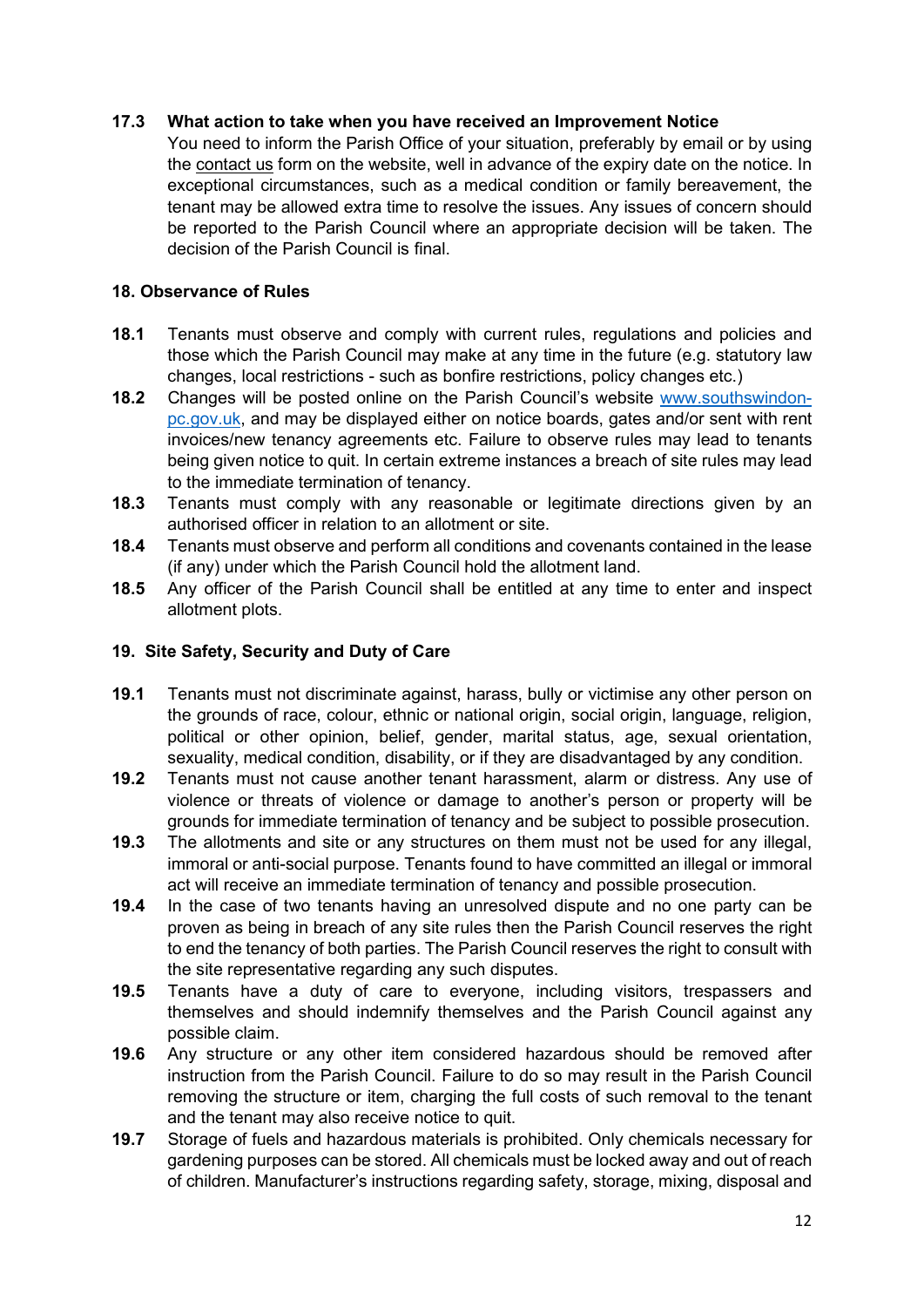use must always be followed. The Parish Council recommends the use of organic alternatives wherever possible. Usage of fuels and hazardous materials should be undertaken with caution. If hazardous materials such as asbestos are found on your allotment, then please inform your site representative or the Parish Council.

- 19.8 Particular care should be taken when using a strimmer, rotovator and other mechanical or powered equipment both in relation to the user and any third-party person. Appropriate personal protective equipment should always be worn.
- 19.9 Unsafe working practices may result in notice to quit and the tenant will be liable for any damage or injury caused by unsafe working practices.
- 19.10 Tenants must not use barbed or razor wire nor bring or allow to be brought onto the allotment any firearm or ammunition for a firearm or any projectile or device for launching projectiles.
- 19.11 The Parish Council will not be liable for loss by accident, fire, theft or damage of any structures, tools, plants or contents on the allotment. Tenants are advised not to store any items of value on the allotment and to insure and mark any items kept at the allotment. Tenants should report incidents of theft and vandalism to their site representative and the Police.

## 20. Vandalism, Theft and Unauthorised Persons

- 20.1 Only the tenant, or a person authorised or accompanied by the tenant is allowed on the site.
- 20.2 Parish Council officers or other authorised persons may order any unauthorised person on the site in breach of these rules to leave immediately.
- 20.3 The tenant is responsible for the behaviour of children and adults visiting their allotment. In an instance where a visitor breaches site rules then the tenant will be held equally responsible.
- 20.4 Vandalism or theft on the allotments should be reported to the police, using 101 (or 999 if the offenders are still on the site) and the Parish Office on 01793 312006.
- 20.5 Sheds are not designed for secure storage so please do not leave valuables in them. Please refer to the Secure your Shed leaflet.
- 20.6 Tools should not be left unattended on plots as they can be used as a lever to break into sheds.

#### 21. Vermin & Pest Control

- 21.1 The Parish Council arrange for vermin control on allotments using bait boxes placed at the site. If any dead vermin are seen on the allotments, please do not touch them and inform the Parish Office so that they can be disposed of properly. Shooting, poisoning and trapping are not allowed.
- 21.2 Wasps nests should be immediately reported to the parish office.

#### 22. Plot Numbering and Public Notices

- 22.1 Tenants should mark their allotment number on the outside of a shed or greenhouse, or on a post, and keep it clear and legible so as to be visible from the haulage way or main access path.
- 22.2 Parish Council or allotment site information may be displayed on notice boards where provided. No other notices or advertisements are allowed on the site except with written consent of the Parish Council.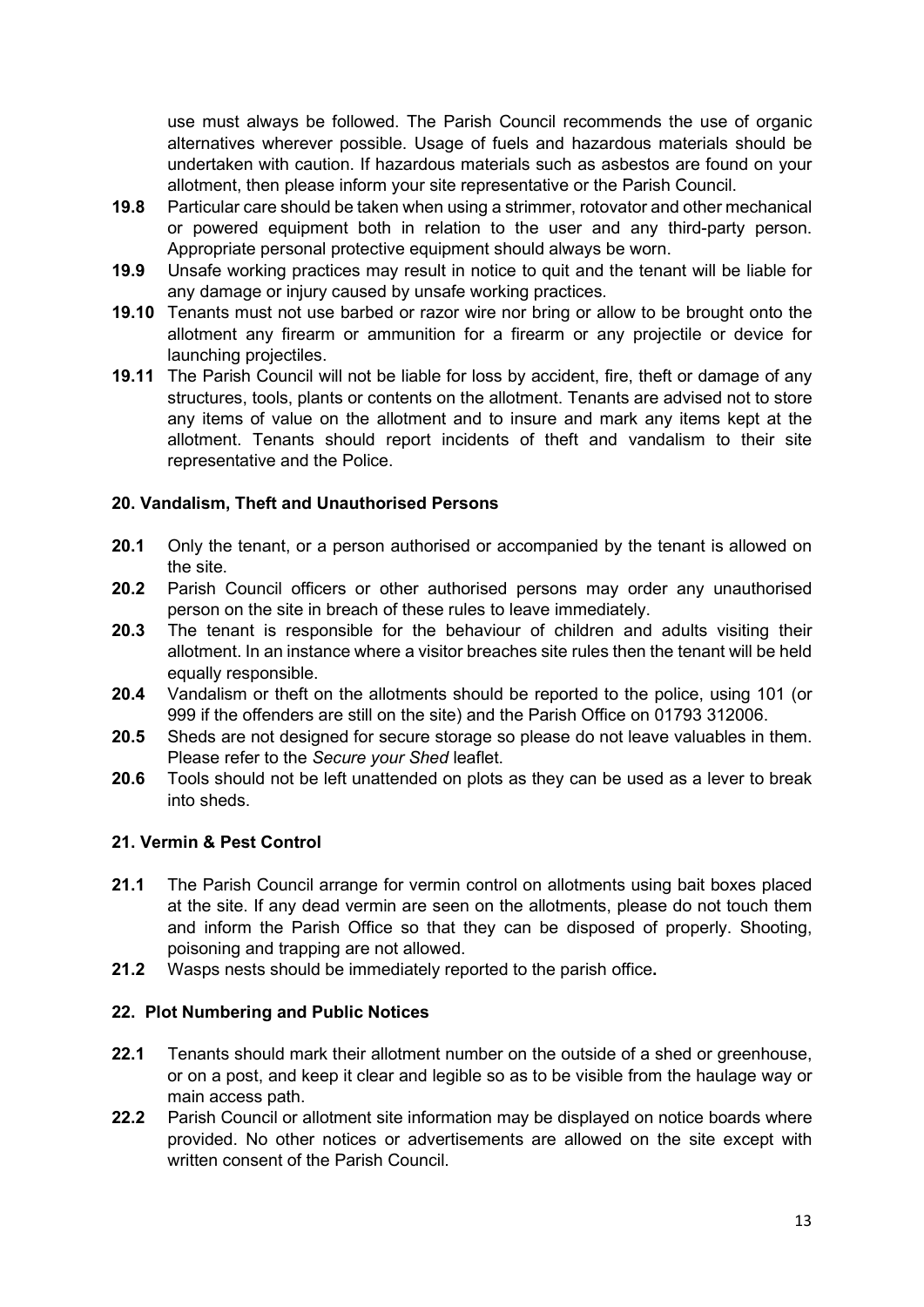#### 23. Site Representatives

There is usually a Site Rep appointed in a voluntary capacity by the Parish on each of the Allotment sites. They should be the first point of contact where possible for any tenant who has any site or plot concerns. The Site Rep will endeavour to answer these queries from the knowledgebase they have acquired over the years. Information about the Site Reps will be found on the Allotment noticeboard.

## 24. Change of Address and Notices

- 24.1 Tenants must immediately inform the Parish Council, in writing, of changes of address or status. Change of address form
- 24.2 If a tenant moves to an address outside of the boundary of South Swindon Parish Council, they will be charged the non-parishioner rate for rent for the remainder of the current year.
- 24.3 Notices to be served by the Parish Council on the tenant may be: a) sent to the tenant's address in the Tenancy Agreement (or as subsequently notified to the Parish Council) by post, registered letter, recorded delivery or hand delivered; or b) served on the tenant personally; or

c) placed on the plot.

- 24.4 Notices served under paragraph 18.3 will be treated as properly served even if it is not received.
- 24.5 Written information for the Parish Council should be sent to: South Swindon Parish Council. South Swindon Parish Office. Gladstone Street, Swindon. SN1 2AU or by email to allotments@southswindon-pc.gov.uk

## 25. Terms and Interpretation

In these rules the words used are to have the following meaning:

Allotment: A plot of land that is let by the Parish Council for the cultivation of herb, vegetable or fruit crops.

The Parish Council: South Swindon Parish Council.

Tenant: A person who holds an agreement for the tenancy of an allotment.

Site: Any area of allotments that are grouped together at one location.

Rent: The annual rent payable for the tenancy of an allotment.

Site representative: An allotment tenant who works as a spokesperson between the Parish Council and the tenants and helps oversee the allotment.

Tenancy agreement: A legally binding written document which records the terms and conditions.

Haulage way: A common route within the site for vehicular and pedestrian access to allotments.

Authorised officer: A member of staff of South Swindon Parish Council.

Authorised person: The tenant or invited guest.

Cultivation: Keeping the plot in good productive order by the maintenance and improvement of soil; the control and prevention of flowering weeds, ornamental plants, and herb, flower, fruit and vegetable crops.

Paths: Dividing paths between allotments.

 The non-cultivated leisure area: Small area (no larger than 25% of plot) of grass, patio or built structures, for storage, pastimes, eating and/or relaxing.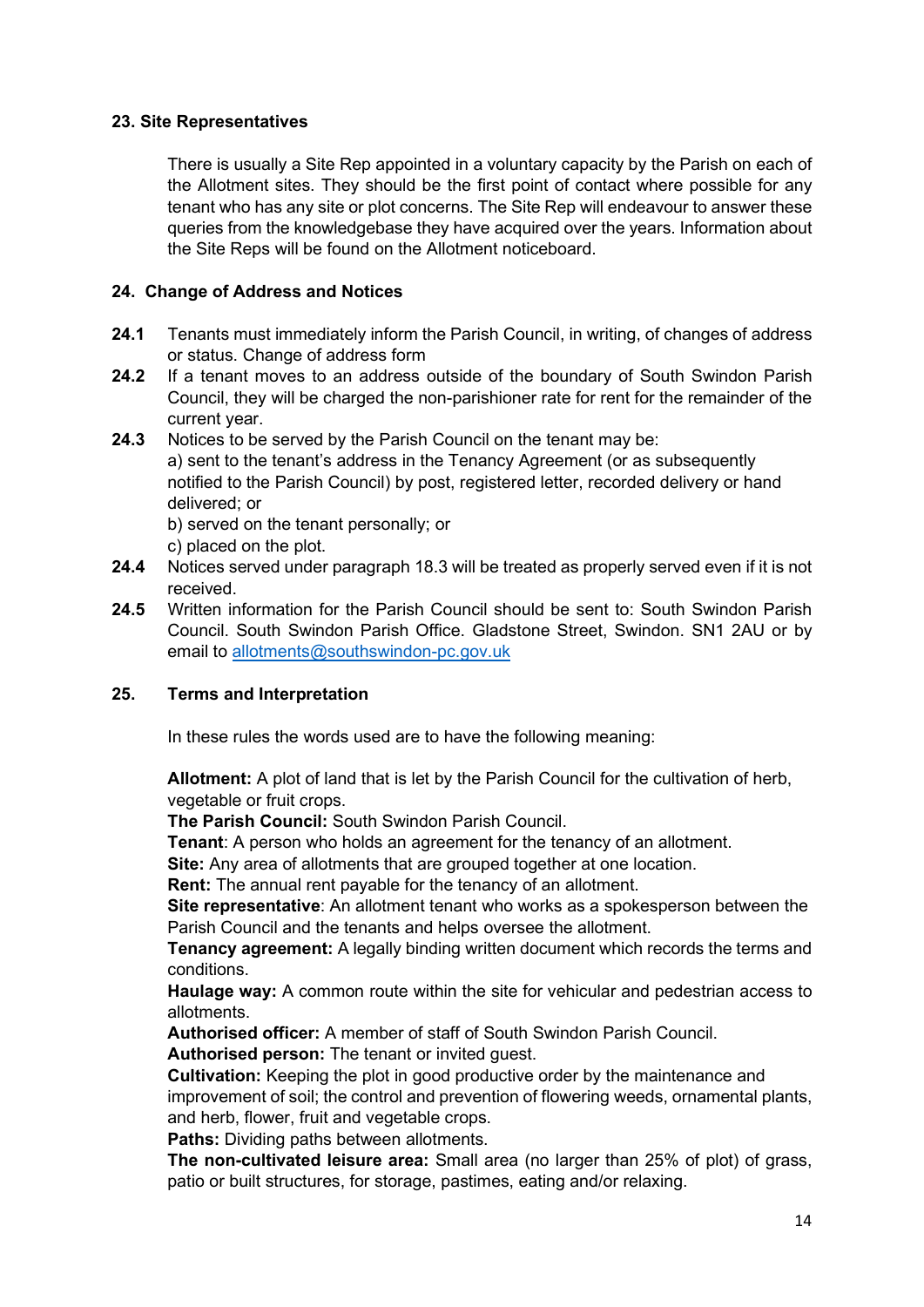## 26. The Parish Council 's Responsibilities:

- 26.1 Administration: keeping waiting lists, letting plots, rent collection, vacant plot management, terminations and enforcement of rules.
- 26.2 Repairs and Maintenance: repairs to site perimeter fences, gates and water infrastructure; hedges and tree management.
- 26.3 Rubbish clearance: to remove rubbish which has been fly-tipped Tenants should not bring any items of rubbish on to the allotment site from outside. Anyone caught doing so is liable to having their tenancy terminated.
- 26.4 Liability: The Parish Council accepts no liability for damage or injury caused by or to tenants whilst on an allotment. The Parish Council is not liable for loss by accident, fire, theft or damage of any structures, tools, plants or contents on allotments.
- 26.5 Tenants will indemnify the Council against all costs, claims and liabilities, which may arise in connection with their tenancy.

#### 27. The Complaints Procedure

27.1 The Parish Council aims to provide a high quality of allotment service. If, however, you are unhappy with the service, please write to the Parish Clerk with your complaint or suggestion. If you are dissatisfied with the response, the Parish Council has a formal complaints procedure which is available from the Parish Council Offices.

#### 28. Tenancy Termination

The Parish Council may terminate allotment tenancies in any of the following ways:

- 28.1 By giving at least 12 months' written notice to quit.
- 28.2 At any time after three calendar months' written notice by the Parish Council that the allotment is required for a purpose other than agriculture to which it has been appropriated under any statutory provisions, or for building, mining or any other industrial purpose, or for roads or sewers necessary in connection with any of these purposes. Where possible, the Parish Council will consult tenants and arrange relocation and appropriate compensation.
- 28.3 By giving one month's written notice to quit if: a) the rent is in arrears for 40 days or more (whether formally demanded or not); or b) the tenant is in breach of any of these rules or of their tenancy agreement; or c) automatically on the death of the named tenant. d) if the tenant becomes bankrupt or compounds with creditors.
- 28.4 The tenancy may also be terminated by the Parish Council or the tenant by giving at least 12 months' previous notice in writing expiring on or before 6th April or on or after 29<sup>th</sup> September in any year. (Allotment Act 1922. Section 1(1) (e))

#### 29. Outgoing Tenants

- 29.1 You may relinguish your plot(s) at any time by giving written notice to the Allotment Officer and leaving the plot(s) in an acceptable condition.
- 29.2 Outgoing tenants must remove any items or structures from their plot(s) before the end of their tenancy or offer any suitable structures for onward recycling.
- 29.3 The allotment site keys must be returned to the Parish Council within 14 days of the termination date of the tenancy.